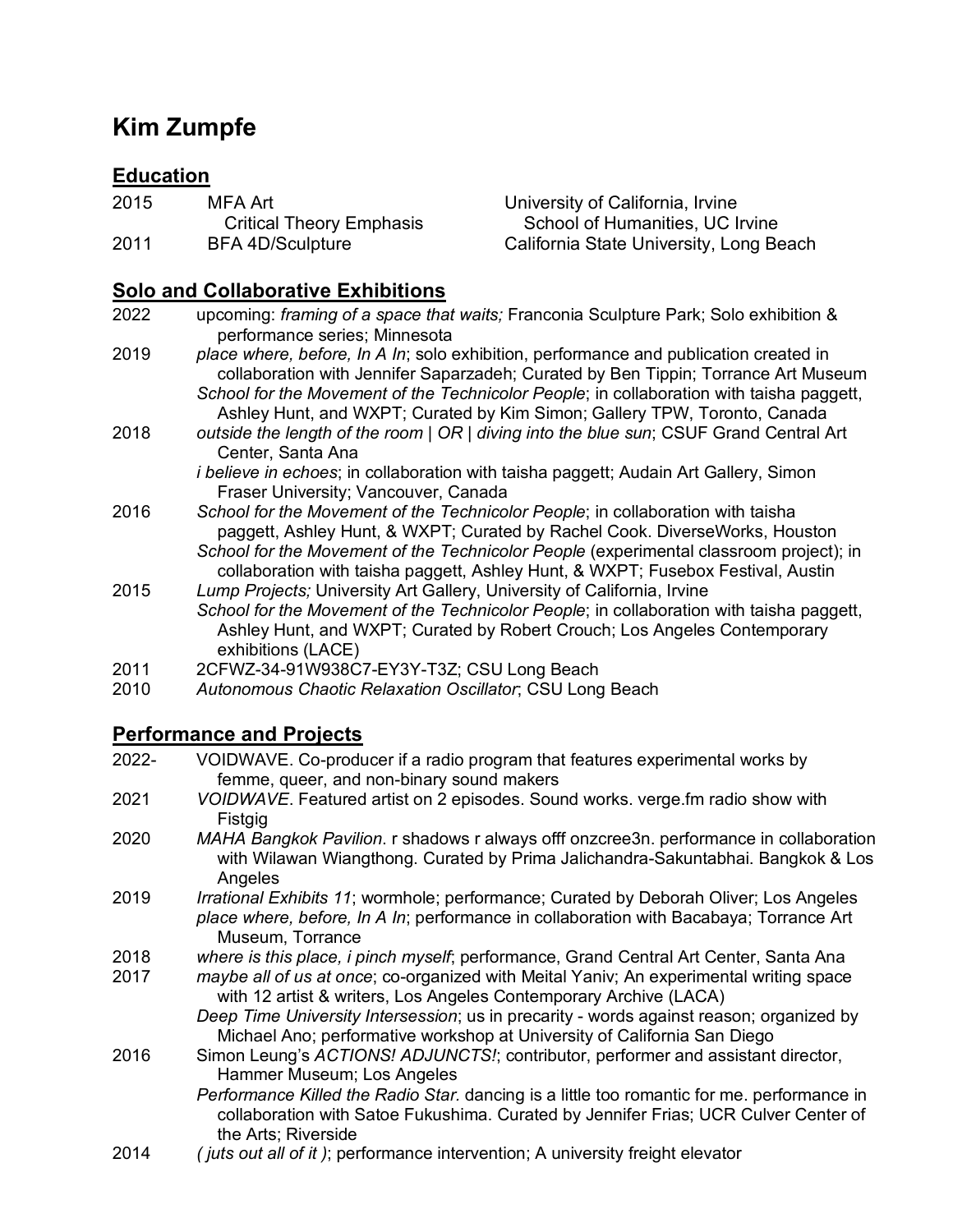- 2013 *Anything Else Think Tank;* collaborative interventions in public parks and front yards
- 2012-15 *Leksāshen Laboratories;* leksashenlaboratories.com

 A fictional cross-disciplinary collaboration that creates critical gaming strategies 2012 *Porch Projects*; 5 performances on a virtual front porch in Long Beach

*i ev een i de, in a Play of Difference*; Curated by Geneva Skeen; The Pop-Hop, Los Angeles 2011 *Swept Up*; SK Iida Pop-up Gallery; Valencia

#### **Selected Group Exhibitions**

| 2021 | Direct Messages Pavilion; with VOIDWAVE. The Wrong Biennale.                                                      |
|------|-------------------------------------------------------------------------------------------------------------------|
| 2020 | Tracking Movement to Reinvent Narratives; Curated by Daniela Lieja Quintanar. Gallery<br>Platform LA. Los Angeles |
| 2019 | MexiCali Biennial; Calafia: Manifesting the Terrestrial Paradise; Armory Center for the<br>Arts; Pasadena         |
|      | Unraveling Collective Forms; Curated by Daniela Lieja Quintanar. Los Angeles<br>Contemporary Exhibitions (LACE)   |
|      | WE SPOKE; Organized by Meital Yaniv. Women's Center for Creative Work; Los Angeles                                |
| 2018 | Super Radiance; Curated by Laura Darlinton and Selwa Sweidan. Nook Gallery; Los<br>Angeles                        |
| 2017 | Making Plans: Curated by Matt Max and Kyle Bellucci Johanson. Human Resources Los<br>Angeles (HRLA)               |
|      | Unknown Unknowns; Curated by Michael Ano. Museum of Contemporary Art San Diego                                    |
| 2016 | LACA Benefit Auction, Los Angeles Contemporary Archive, Los Angeles                                               |
|      | Resident Artists 2016; Santa Ana College Gallery, Santa Ana                                                       |
|      | Monster Drawing Rally; Armory Center for the Arts, Pasadena                                                       |
| 2015 | One After Another, In Succession; Curated by Johanna Breiding; Charlie James Gallery,<br>Los Angeles              |
|      | Crit Sessions; in collaboration with Jennifer Frias; UC Irvine                                                    |
| 2014 | GLAMFA; CSU Long Beach                                                                                            |
|      | Disintegration; Curated by Jennifer Frias. Visual Arts Center, CSU Fullerton                                      |
|      | Leksāshen Laboratories; Curated by Elan Greenwald. Flagpole Gallery; Irvine                                       |
|      | MFA Biennial: Sophmore Year; City of Brea Art Gallery                                                             |
| 2013 | Digital Mural Project; Curated by Jeff Cain. UCR Culver Center of the Arts; Riverside                             |
|      | Significant Ordinaries: Drugstore Beetle II (Sitodrepa Paniceum); Archive                                         |
|      | GROUP SHOW; Chloë Flores; Online Exhibition                                                                       |
| 2012 | Mulholland Dérive; Los Angeles Road Concerts. Organized by Stephen van Dyck. Los<br>Angeles                       |
| 2011 | Supersense; Gallery 825, Los Angeles<br>Energy; Orange County Center for Contemporary Art, Santa Ana              |
| 2010 | columns; Chora Gallery, Long Beach                                                                                |
| 2009 | Shock and Awe; Dutzi Gallery, CSU Long Beach<br>proVISIONal; Orange County Center for Contemporary Art, Santa Ana |
| 2008 | Hysteria Updated; Gatov Gallery, CSU Long Beach                                                                   |
| 2001 | First Person Singular, Moondance International Film Festival, Boulder, CO                                         |

#### **Curatorial**

- 2018 Performance series with laub, Dylan Mira, and M.Cay Castegnetto, organized in conjunction with *outside the length of the room | OR | diving into the blue sun*; Grand Central Art Center, Santa Ana
- 2017 *in the land*; Pathways photography exhibition, Santa Ana College, CA
- 2015 *The Quiet After 10*; Emily O (curatorial collective); An empty parking lot in Highland Park, Los Angeles, CA
- 2011-13 Co-Founder of Wont; artist collective and performance space, Long Beach, CA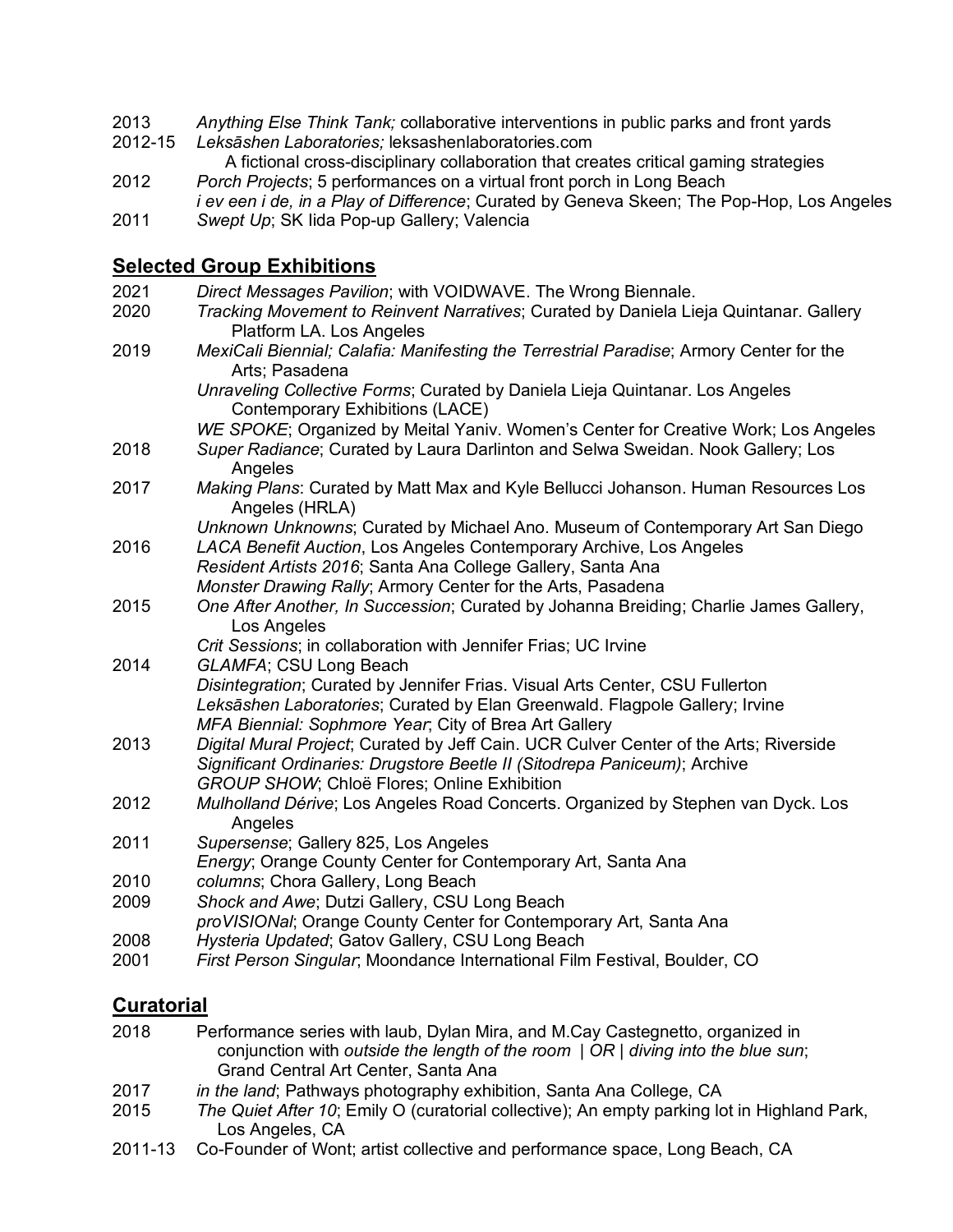- 2013 *Once Around*; Curator, Video series, UC Irvine
- 2012 *Lingua Form*; Curator, performance series and exhibiton; Wont performance space
- 2011 *Headliners*; Curator, performances; Wont performance space

## **Artist Talks**

- 2020 Artist talk with Deborah Oliver, Sichong Xie, Zeina Baltagi and Anaeis Ohanian. "Durational Performance: A Meditation on Time." *Inverse Summer Residency Program.*
- 2019 Visiting Artist talk. Chapman University. Interdisciplinary Practices Seminar
- 2017 Artist talk with Carmen Argote, Iris Yirei Hu, and Amanda Choo Quan. *Adventures with You & Performance Now* (Jennifer Moon and Carol Cheh). "Fuck Art Let's Process." *KCHUNG Radio.* Dec 15, 2017.
	- *The People: Hailey Loman & Kim Zumpfe*, Interview by Ben White and Mathew Timmons. Podcast. Insert Blanc Press. May, 2017.
	- *Deep Time University: All Syllabi*; Performative Artist Talk. "Deep Throat University: Against Assimilation: Deception: The Value of being Poorly Educated"; Curated by Michael Ano, Museum of Contemporary Art San Diego, UCSD, CA
- 2016 Artist Presentation with Heyward Bracey, Ashley Hunt, Turay Turay; *Running With Concepts; The Choreographic Edition*. Blackwood Gallery, University of Mississauga, Toronto, Canada
- 2015 Artist Talk with WXTP at Analog Dissident, organized by Jimena Sarno; VOLUME at South of Sunset, Los Angeles, CA

Artist Talk with Robert Crouch, Ashley Hunt, and taisha paggett; LACE

- Artist Talk. USC's Art/Curatorial Practices in the Public Sphere; LACE
- 2014 Performative Artist Lecture. Catalyst Lecture Series; UC, Irvine
- 2013 Visiting Artist Talk. CSULB; Sculpture & Time Seminar
- 2012 Visiting Artist Talk. CSU Fullerton. Sculpture Seminar

#### **Publications as author**

- 2021 upcoming: "Army." (video + poem) in collaboration with Janis Butler Holm. *Ponder Review.* Vol. 5, Fall 2021.
- 2020 "Potato Fleet." (video + poem) in collaboration with Janis Butler Holm. *West*. Edition 100, July 2020.
- 2019 *Kim Zumpfe; place where, before, In A In*. writings and drawings included in the Exhibition Catalogue. Torrance Art Museum. April, 2019.
	- "up fall (heave) or flop side (visions)" *WE SPOKE*. Ed Meital Yaniv. Sming Sming Books. 2019
- 2018 "Worm Love" (video and poem). *Ladyscumbag.* 10 April, 2018.
- 2017 *Astral Projections*. Artist Project. printed in collaboration with Los Angeles Contemporary Archive (LACA), 2017.

"finding it again." *Haunt Journal of Art.* Summer, 2017.

- "In Unison, Writings from the Catalog for The School of the Movement of the Technicolor People." *Contact Quarterly*. Vol. 42, No 1, Winter/Spring 2017, 18.
- 2016 "Things I Never Talk About More." in collaboration with Satoe Fukushima. *dancing is too romantic for me*. Golden Spike Press. 2016.
	- "the school of a dance company in the form of an artwork." *School for the Movement of the Technicolor People*. Golden Spike Press. 2016.
- 2013 *Learning to Gasp*. Artist project, Self-published edition, 2013.

#### **Bibliography**

2020 Apple, Jacki. "The State of Performance Art 2019." *PAF: A Journal of Performance and Art.* PAJ 125, Volume 42, Issue 2 (May 2020) p 34-40.